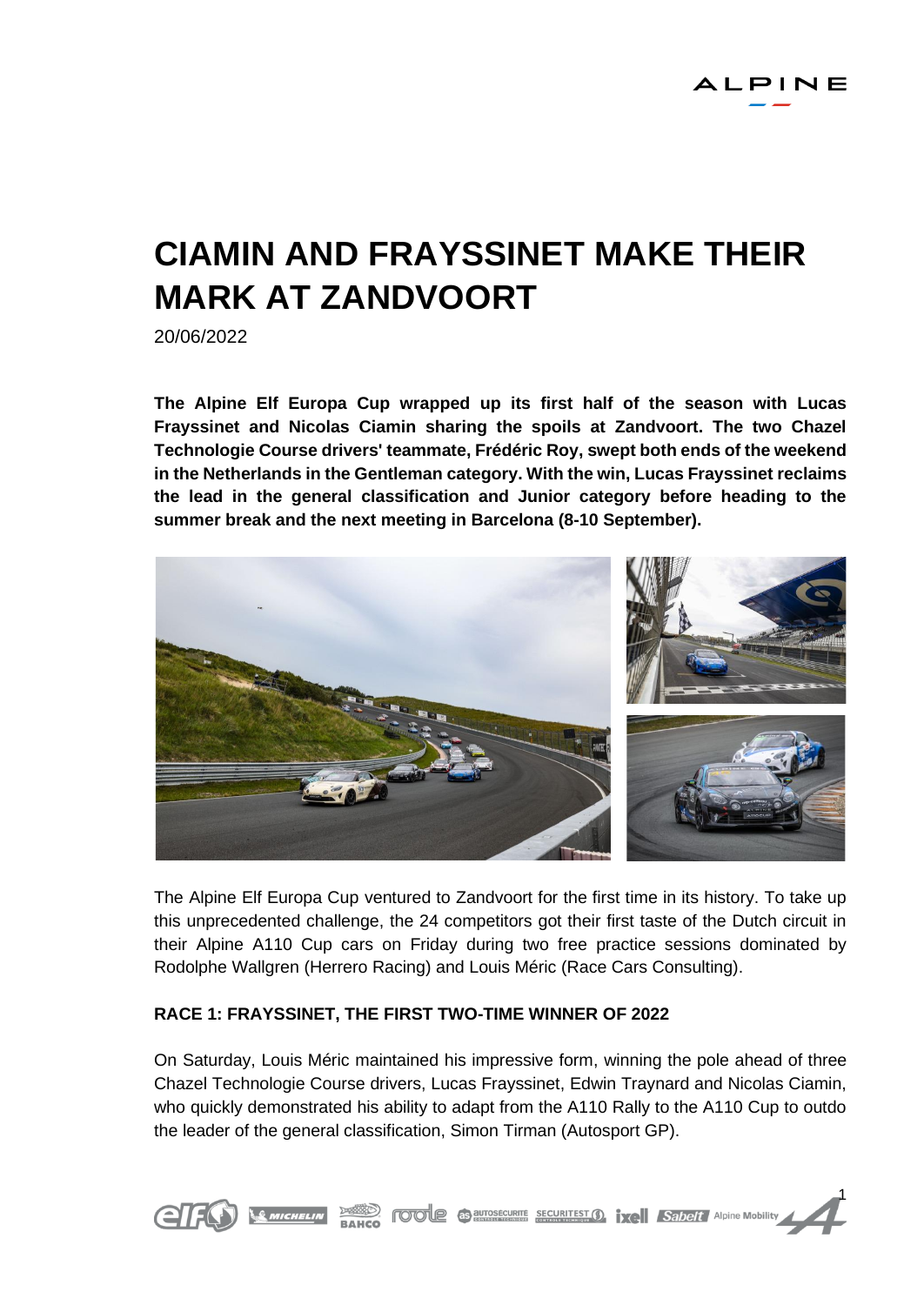

2

Louis Méric held off Lucas Frayssinet at the start to keep the lead while Nicolas Ciamin passed Edwin Traynard as Paul Cauhaupé (Patrick Roger Autosport GP) looked on. Soon under pressure from his pursuers, Louis Méric was attacked by Lucas Frayssinet, whose offensive on lap nine worked to the advantage of Nicolas Ciamin. Further back, Edwin Traynard, Paul Cauhaupé and Simon Tirman also took advantage of this intense battle to close the gap as the race neared its conclusion.

Nicolas Ciamin made his way past Louis Méric with three laps to go after a breathtaking duel that saw them side-by-side in several corners. Lucas Frayssinet was opportunistic and overtook Louis Méric, then took advantage of Nicolas Ciamin's slipstream to take the lead on the penultimate lap.

As Nicolas Ciamin retired due to a turbo issue, Lucas Frayssinet went on for the win and became the first two-time winner this season. Louis Méric held off the menacing Edwin Traynard for second place while Simon Tirman and Paul Cauhaupé completed a top five where five Juniors finished within five seconds. Ninth on the grid, Rodolphe Wallgren was sixth ahead of Alexis Garcin (Herrero Racing), Louis Maurice (Code Racing Development), Romain Brun (Code Racing Development) and Jules Gougeon (Race Cars Consulting). Meanwhile, Frédéric Roy won the Gentleman category after Anthony Fournier (Race Cars Consulting) made a mistake on lap seven. Laurent Richard (Herrero Racing) completed the category podium.

# **RACE 2: CIAMIN IMPRESSES, FRAYSSINET PULLS AWAY**

After losing the Alpine Elf Europa Cup lead, Simon Tirman replied the following day by taking pole position ahead of his rival Lucas Frayssinet. Paul Cauhaupé and Nicolas Ciamin lined up on row two, followed by Edwin Traynard and Louis Maurice, whose mistake late in the session caused the premature end of qualifying.

While the poleman held on to the lead at the start, Nicolas Ciamin jumped from fourth to second place at the expense of Lucas Frayssinet and Paul Cauhaupé. Meanwhile, Louis Maurice got the better of Edwin Traynard for fifth place in a relatively calm field until the cobtact between Louis Méric and Alexis Garcin on lap four.

After a lengthy safety car period, the race resumed for a three-minute sprint to the chequered flag. Once the race went green, Nicolas Ciamin dove to the inside at the Tarzanbocht to pass Simon Tirman for the lead. The latter lost a lot of ground a few turns later when he went straight into the gravel trap before returning to the track in fourth place.

Once he was in the lead, Nicolas Ciamin set the pace to take the win ahead of Lucas Frayssinet and Paul Cauhaupé. Simon Tirman finished fourth, followed by Edwin Traynard

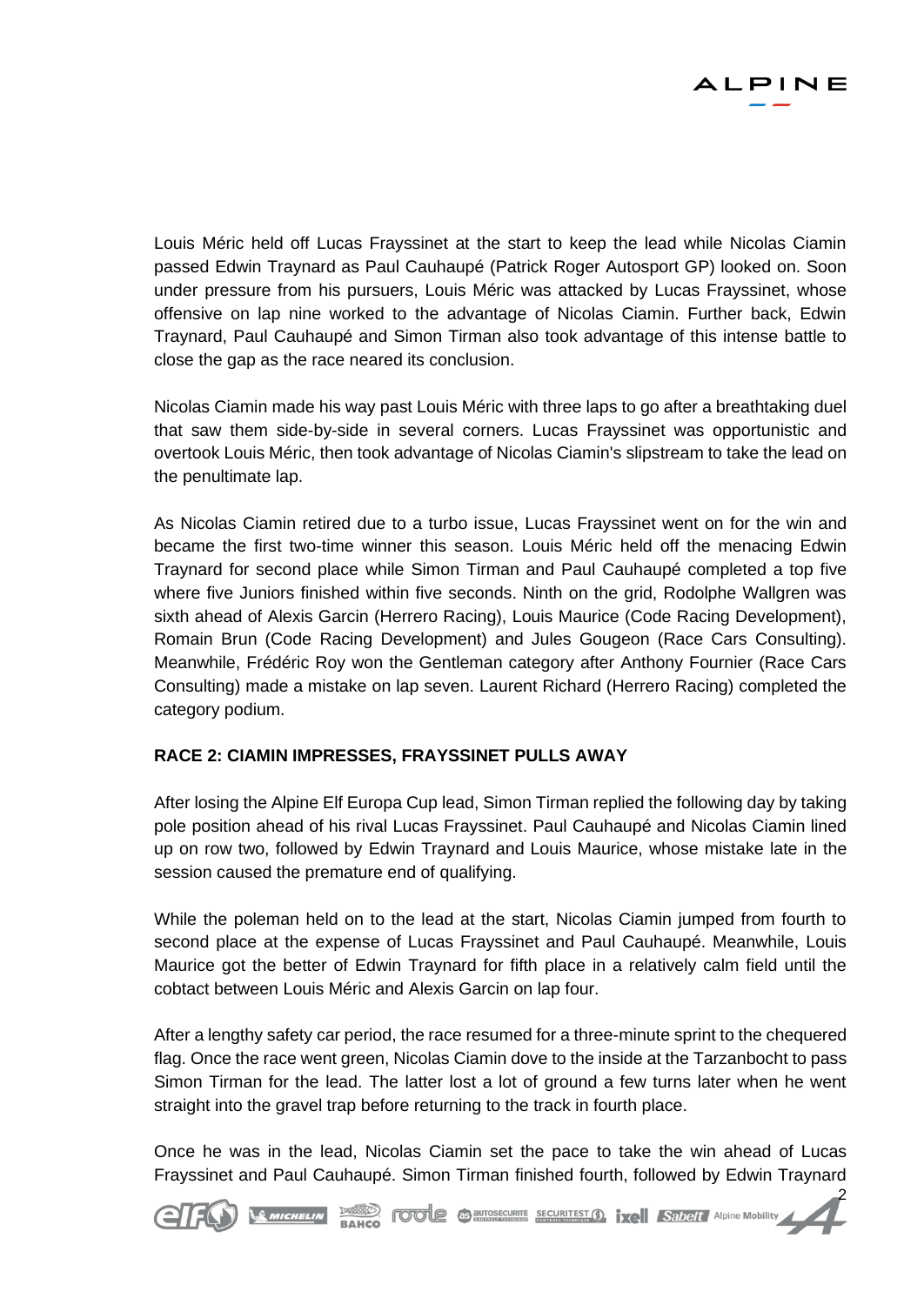

and Romain Brun, promoted to sixth place after Louis Maurice retired with two laps remaining in the race. Tim Mérieux (Autosport GP) scored his best result in the Alpine Elf Europa Cup in seventh place, ahead of Rodolphe Wallgren and Jules Gougeon, who finished ninth after passing Thibaut Bossy on the last lap. In the Gentleman category, Frédéric Roy led from start to finish to take his third consecutive victory ahead of Anthony Fournier and Mickaël Carrée (T2CM).

As race two winner Nicolas Ciamin was ineligible to score points, Lucas Frayssinet picked up 40 points and now leads the Alpine Elf Europa Cup and Junior category general classification for the first time since Nogaro. Simon Tirman and Paul Cauhaupé complete the leading trio, who now has a small lead over their pursuers led by Edwin Traynard. In the Gentlemen's category, the back-to-back wins see Frédéric Roy narrow Anthony Fournier's lead to just a few points.

The Alpine Elf Europa Cup now heads into its summer break. The field will be back in action at the Circuit de Barcelona-Catalunya (Spain) on 8-10 September.

# **QUOTES**

# **Lucas Frayssinet (Race 1 winner)**

"It was a tough but positive weekend. We were a few tenths short in qualifying against Louis on Saturday and Simon on Sunday, but we made the most of every opportunity to score maximum points. We will have a busy summer to prepare for Barcelona as best we can. That meeting didn't go very well for me last year, but it was only my second appearance in the Alpine Elf Europa Cup. I have a season of experience now, so everything should go well. We also have a small lead, but it is still wide-open, and we will have to push hard in every round!"

# **Nicolas Ciamin (Race 2 winner)**

"I had a lot of fun, but you really have to put my results into perspective as I was hardly a total newcomer with my circuit racing and rear-wheel-drive experience and my knowledge of the Rally version of the Alpine A110. The format offers a lot of track time with two forty-minute testing sessions, which allowed me to familiarise myself with the Alpine A110 Cup. The car is powerful, a lot of fun to drive and easy to grasp. There is also a good level of competition, which is conducive to great battles, and I would be delighted to come back if the opportunity arises again!"

# **Frédéric Roy (Winner races 1 and 2 in the Gentleman category)**

"Three victories in a row... It's no longer a coincidence, it's a reality, and I think the competition is starting to understand! The first race was hardly easy with a complicated restart, but we

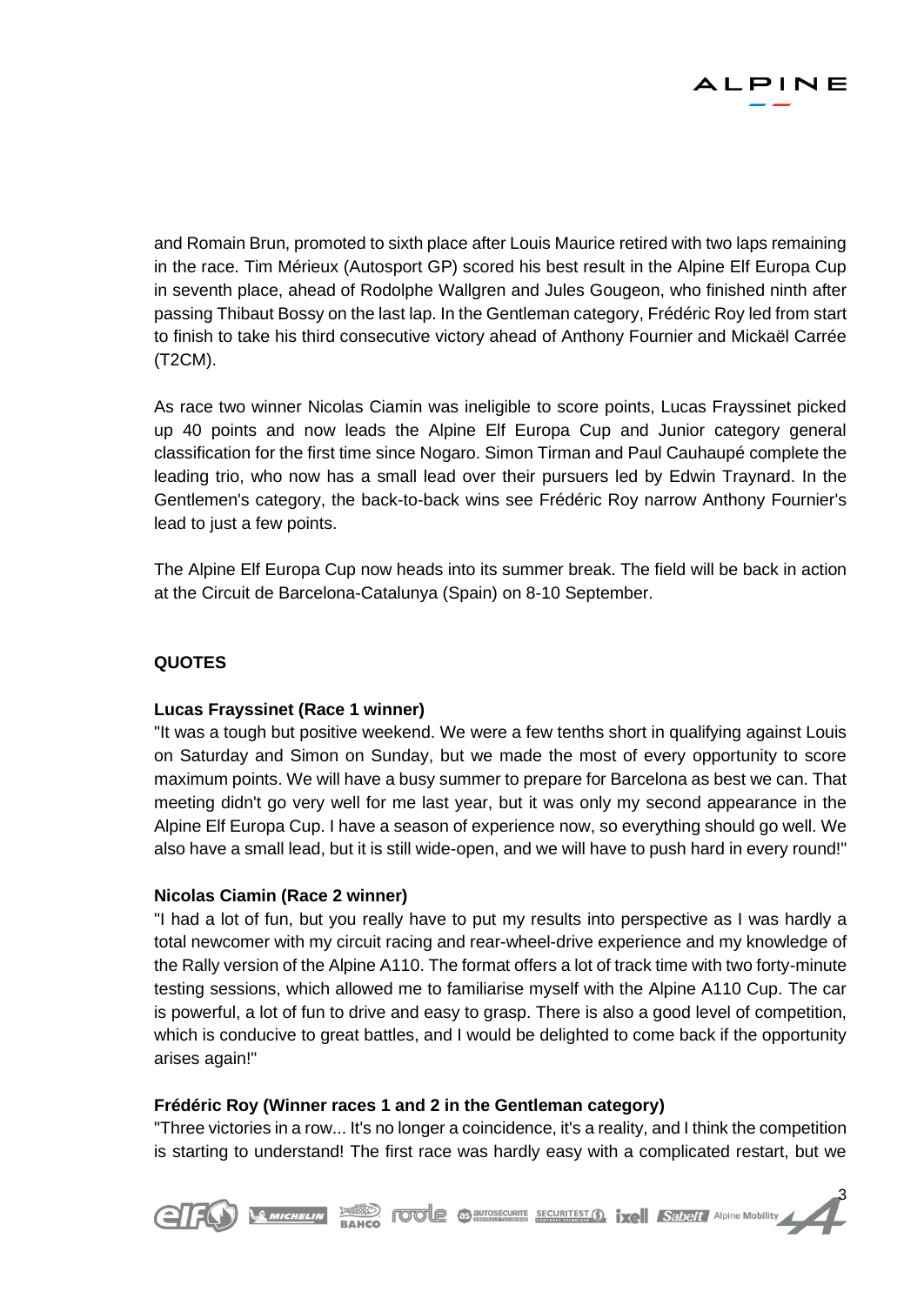

managed to control the situation with our desire to do well. We will keep working and not give up. Despite the summer break, a productive few weeks await! "

# **CLASSIFICATIONS**

#### **Race 1**

- 1. Lucas Frayssinet (Chazel Technologie Course)
- 2. Louis Méric (Race Cars Consulting) +2.020s
- 3. Edwin Traynard (Chazel Technologie Course) +2129s
- 4. Simon Tirman (Autosport GP) +3.615s
- 5. Paul Cauhaupé (Patrick Roger Autosport GP) +4.625s

Pole position: Louis Méric (Race Cars Consulting) – 1:44.115s

Fastest race lap: Louis Méric (Race Cars Consulting) – 1:46.020s

# **Race 2**

- 1. Nicolas Ciamin (Chazel Technologie Course)
- 2. Lucas Frayssinet (Chazel Technologie Course) +2.450s
- 3. Paul Cauhaupé (Patrick Roger Autosport GP) +2.733s
- 4. Simon Tirman (Autosport GP) +3.103s
- 5. Edwin Traynard (Chazel Technologie Course) +6.409s

Pole position : Simon Tirman (Autosport GP) – 1:43.481s

Fastest race lap: Nicolas Ciamin (Chazel Technologie Course) – 1:45.164s

# **General Classification**

- 1. Lucas Frayssinet 87 points
- 2. Simon Tirman 74 points
- 3. Paul Cauhaupé 71 points
- 4. Edwin Traynard 55 points
- 5. Rodolphe Wallgren 54 points…

#### **ABOUT ALPINE**

Founded in 1955 by Jean Rédélé, the brand has set itself apart with its French-style sports cars. In 2018, the brand presented the new A110, a sports car faithful to Alpine's timeless principles of compactness, lightness, agility and driving pleasure. The Alpine Business Unit was created in 2021 and thus became the brand dedicated to innovative, authentic, exclusive sportscars of the Renault Group, benefiting from the heritage and craftsmanship of its historic plant in Dieppe and the Alpine Racing and Alpine Cars teams engineering mastery.

**BAHCO FOTOLE CONTESTION TXEL Sabelt** Alpine Mobility